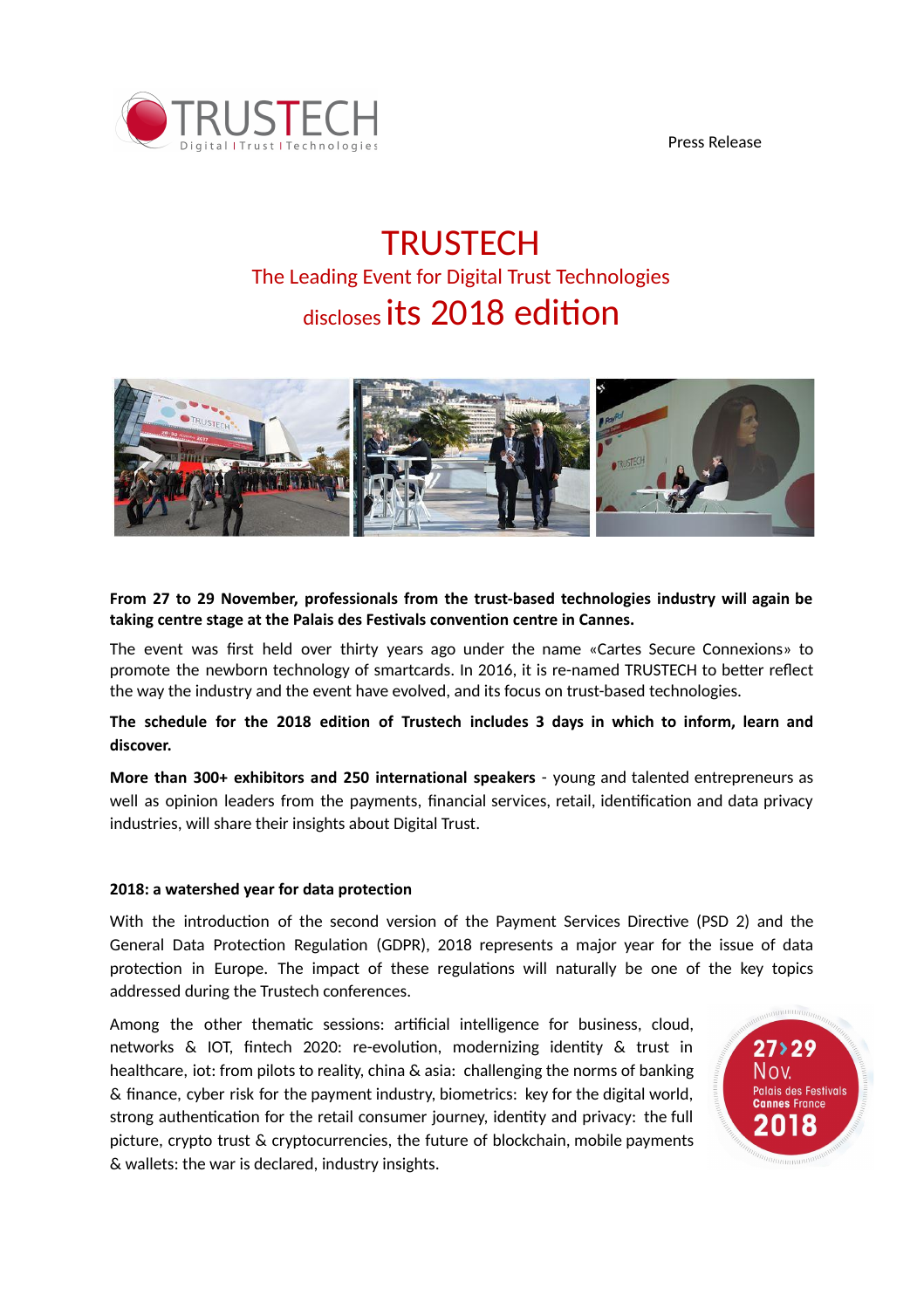#### **KEYNOTE STAGE, the best and most exclusive speaker line-up**

The Keynote Stage brings together Top Industry Leaders who explain how their companies are embracing innovation and share their vision on the future of the industry.

They have already confirmed their keynote: **Victoria Saue** - Head of Legal, Risk and Compliance for e-Residency program, Government of Estonia**, Eric Léandri** – Chairman & Co-Founder, Qwant, **Dr Ash Booth** - Head of AI, HSBC, **Patrick Gauthier** -



Vice President of External Payment Services, Amazon, **Martha Mbhendi-Fisher** - Founder, European Women Payments Network (EWPN) & African Women in Fintech & Payments (AWFP), **Elizabeth** Baron - Virtual Reality and Advanced Visualization Specialist, FORD MOTOR COMPANY, Marta **Piekarska** - Director of Ecosystem at Hyperledger, The Linux Foundation.

#### **INNOVATION STAGE, announcements, insights and case studies**

At the heart of the event, the worldwide community of innovators & disruptors present ideas, product launches and solutions: lively sessions in front of an international audience of customers, partners, investors and the media.

#### **ONE-TO-ONE MEETINGS, experts to optimize its business**

Trustech help enterprises develop their business internationally, organizing free of charge business meetings for all its attendees (exhibitors, sponsors, visitors and delegates):

- Meet and share views with experts from business field
- Present, discuss and develop new projects
- Initiate cross-border contacts and co-operations

#### **See Trustech 2017 highlights: <https://www.youtube.com/watch?v=wjRt7WtSa8s>**